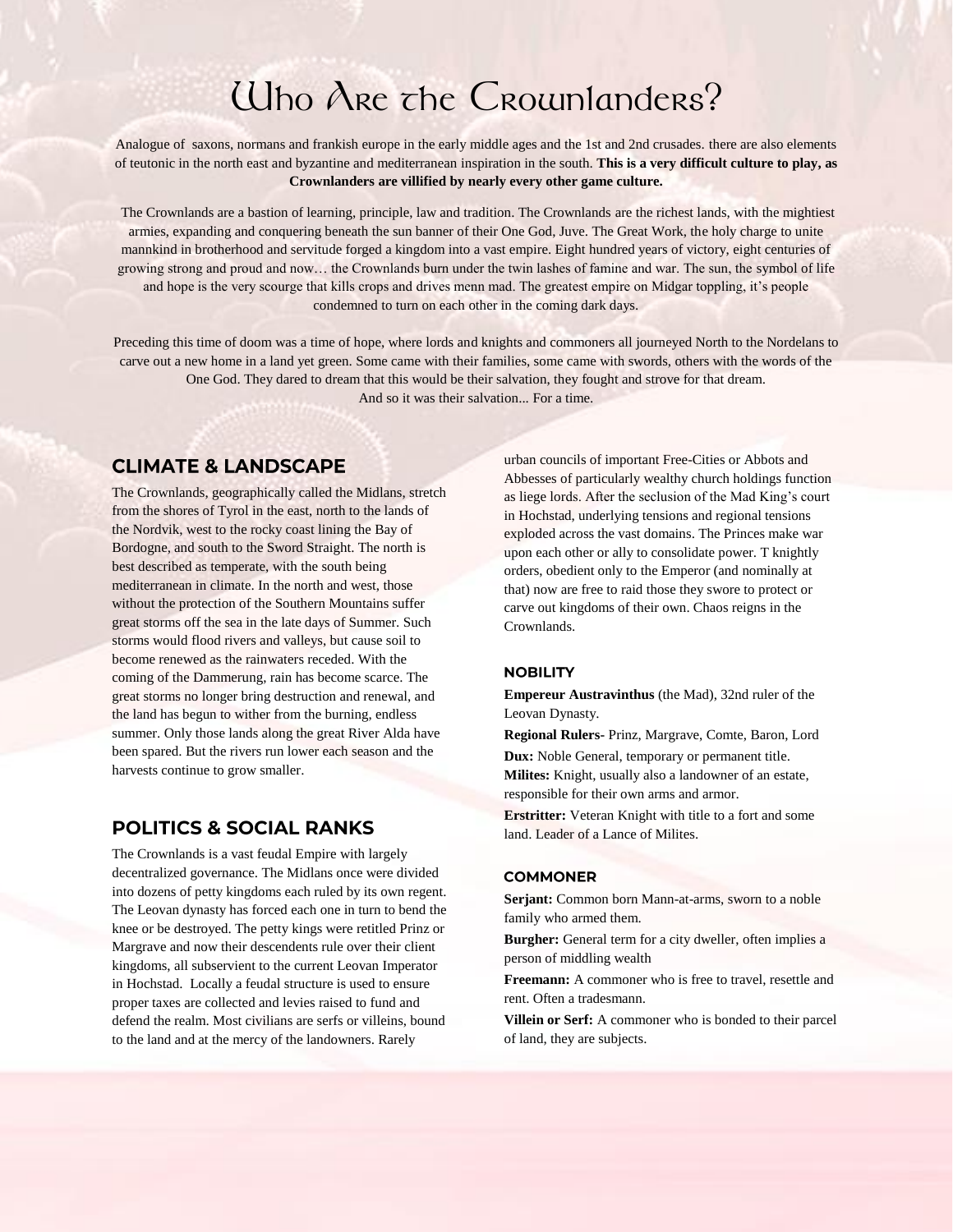## **HERALDRY & ARMAMENT**

The Crownlands use simple heraldry with limited use of devices. Most heraldry is bands and divisions of color with, in some cases, a simple, single device. This is then displayed on shields, surcoats and pennants. Most nobly born knights wear their own colors and only display the colors of their liege on their pennant. Common soldiers and serjants will sometimes have the colors of their liege on their tunic, sleeve or shield. The Holy Orders alone have any concept of uniformity in their fighting forces.

### **SETTLEMENTS IN THE NORTH**

**Noth Thryden-** with the recent conversion of Thrydegad the region of Noth Thryden has become the new frontier of Crownlander settlement. Here and in Suth Thryden the Nordvik reavers come to exact pillage and vengeance with the summer winds. There is always sword work to be had in the Nordelans.

**Altegard-** is a fortress on the edge of the Nordelans seized a century ago by the Order of the Sun. It is from here that the Crownlanders launch raids into the Bannerlands. The fortress has been expanded over the last forty years and now its walls and keep of stone are the mightiest bastion in the northlands. The Nordvik people that live it's shadow are subjugated, with any who resist conversion and servitude being driven from their homes.

**Call Godell-** Over the past century the Order of the Fist has conquered and claimed much of the Cernish lands in Call Godel, the people there divided by civil war. The lands of Call Godel are rich and bountiful, a rare prize in these harsh times. Many Cerns have embraced the worship of Juve and the Light of the Great Work here.

**Staeffengard-** The Order of the Fist built this fortress on a spur of a ridge overlooking the valleys of Call Godel. Employing Cernish smiths and Crownland tools has allowed the castle forges to produce some of the finest blades in the land.

**Suth Thryden-** was broken, conquered and divided long ago. The Northmenn that lived here once are dead or scattered. Now Suth Thryden is being transformed by the Great Work into a new, civilised home for many Houses and commoner families to resettle. Dansetr's pagan rulers were killed and now the port gives access to colonies across the Stahlfjord. Only in Hyflin does Nordvik defiance still stand.

**Firingard-** The Order of the Lion maintains a sprawling fort on the hills above the Wissefolc river. Each year it grows and expands, becoming more of a fortified town or city than a castle. In Firingard a growing court of Nobles has begun to exert their influence over the Order.

**Wissefolc -** a great river valley full of farms and new estates, the heartland of the Crownland resettlement.

**Gebresaet-** a small colony in the Vadfjord, the first Crownlander colony beyond the great waters of the Stahlfjord. Still undiscovered by the Northmenn, each day more boats arrive from Thrydegad and Dansetr.

**Hamsaet-** The people of Hamasaet have always been in the marshlands. They are a strange folk, insular and rustic, yet they already worshipped a apostatic form of Juve when first contact was made. Their long hatred of the Nordvik has made them ready allies and their stilt-villages are a safe harbor for any who wish the Northmenn harm.

## **RELIGION**

*"And from the East came the Measure, the most perfect of humanity and the highest standard mannkind is held to. She who is the most beloved of Juve perished long ago, but Her dream of a united humanity under its rightful god has joined cultures, ended wars, and brought about a resurgence of human greatness."* ~Quote from "On Juvenism and Its History" by Adelbert of Yuern Juvenism originated during the excavation and looting of the old capital of the empire of the same name, its doctrine preserved in scrolls of gilded papyrus and upon tablets of the finest gold. These ancient texts speak of the Measure, a vague personage of incredible wisdom and righteousness of unknown gender, race, and place of origin, and were written by Their Disciples and devotees known as the Concurs. Of the Measure, little is certain. For this reason, the Measure serves more as a touchstone within the mythos of Juvenism rather than a messianic figure, a 'measure' of righteousness to emulate rather than an object or personage of worship. Through the Measure's wit, strength of character, and utter devotion to Their fellow man, the ancient writings state that the entirety of the Old Empire followed the Measure before Their death, and by extension followed the Measure's god, Juve.

Juve is also somewhat enigmatic. Some sects believe that Juve is the Measure, that the Measure became Juve after death, or that Juve is simply the original creator of humanity, and thus the most legitimate god for humans to follow. In any case, the Measure is Juve's messenger and greatest triumph, the perfect person, and that which Juve wishes all humanity to become. Juve's commands are thus:

#### **TENNANTS OF JUVE**

**1. Hold no god above Juve, and no mann above the Measure.**

**2. Speak, think, and act without malice towards your fellow mann.**

**3. Seek to emulate the Measure and to better yourself and your community.**

- **4. Defend mann from its predators, within and without.**
- **5. Keep thine oaths.**
- **6. Do no harm unto children.**
- **7. Let ye the Great Work unite Mannkind.**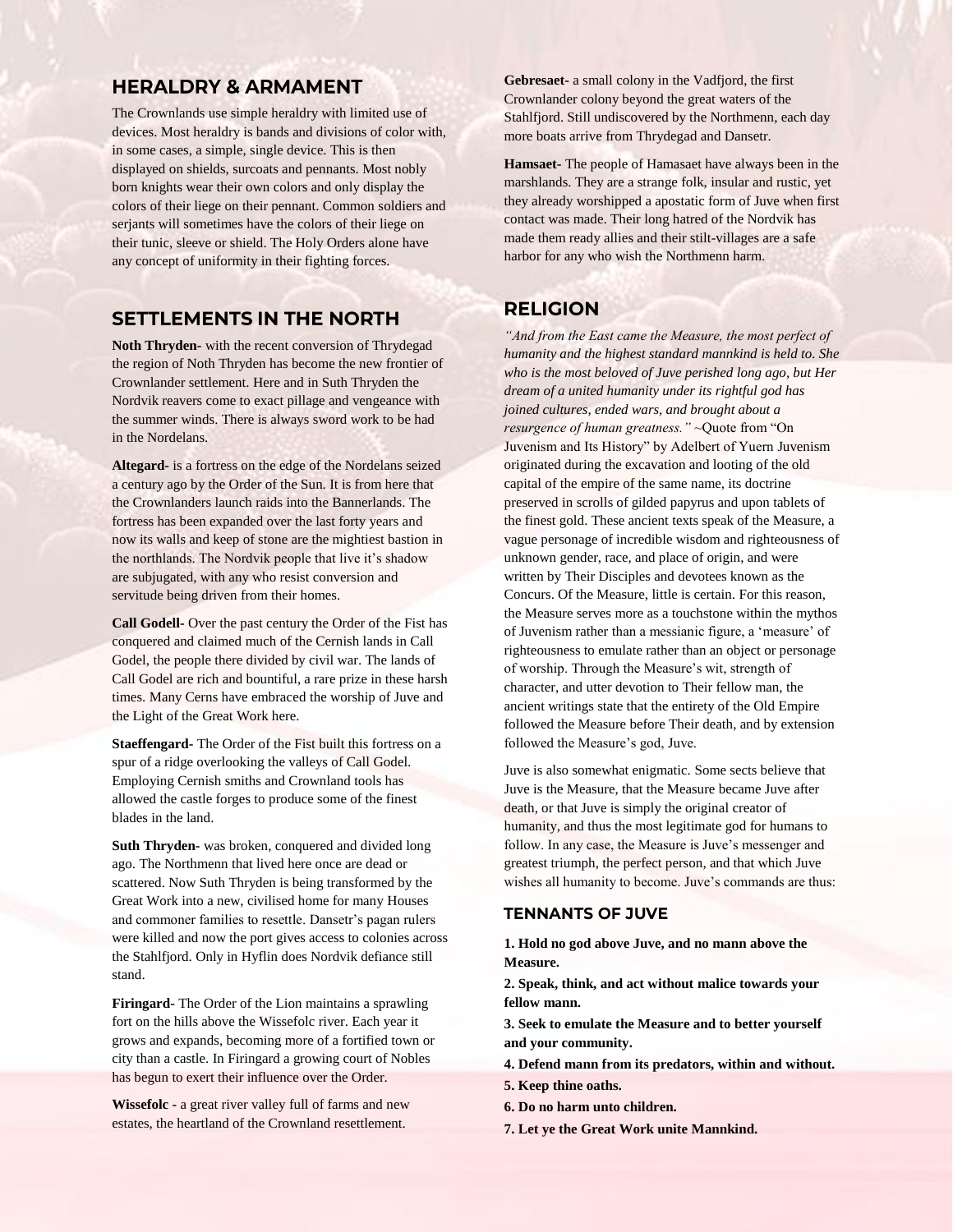The Sects and their specific beliefs are countless. As such, every 20 years a great conclave, the Synod, is held in Hochstad to determine the new canon for the church. This ceremony begins with the burning of old holy books and ends with manuscripts being sent back with each attendee. The last Synod was ongoing when the emperor closed the city. None of the clerics within have been heard from since, and the church remains without a set holy book. Now schism, sectarianism, apostasy and heresy are rife within the lands forged by Juve's Great Work.

#### **HOLIDAYS**

Gaudeo ( Spring Thaw ) The yearly feast of rejoicing for another winter past and the triumph of the sun. The remaining winter stores are used in a feast and a ram is traditionally slaughtered and eaten.

Sunsolio (Summer Solzsice) The high summer feast, honoring the Sun (Juve) Enthroned in the heavens. Much merriment, songs and drinking. A Bull is traditionally slaughtered and eaten and the feast lasts until the meat is gone. Marriages are very common around Sunsolio.

Vigilia ( Winter Solstice ) A somber night where all observe a dawn until dawn time of silence and prayer for the victory of the Sun and a short winter.

## **TRADITIONS**

**Announcing Names-** It is customary for guests to announce themselves by their full name and place of origin. Anyone not wishing to name themselves is up to no good.

**Hierarchy-** Though the social structure back home is in unheavel, we still cling to the old traditions. Show deference to those above and respect for those below.

**Prayers-** The traditional times of prayer are morning, noon and dusk.

**Forgiveness for Sins-** Confession is done in front of the congregation, for only exposing the truth to the Light will we be cleansed.

**Duels**- To challenge another to a duel is a serious matter, whoever loses or refuses was wrong. To challenge a weaker opponent is dishonorable.

## **SUPERSTITIONS**

**Sunset**- If you see a sunset take a moment to give thanks to Juve for life and Creation. One day the sun will set never to rise again.

**Hair & Clippings-** Demons may steal your hair and nail clippings to give to sorcerers to enspell you. Always make sure to burn or bury these cast offs.

**Monsters-** lurk in the hills, serving the darkness of the Old World. Consort not with these Demons Made Flesh. Harm them if able.

**Wedding Meal-** A dish of rabbit or duck meat ensures a long and fruitful marriage.

**Reflected Writing-** Reading words reflected in a mirror can give you insight or drive you mad.

**Prostration-** Prayer is more powerful if it is done fully prostrated.

**Fortune-** picking a new leaf in the spring and carrying in your pocket helps grant good fortune that whole summer.

## **MAGIC**

Juvenism has little tolerance for sorcery and witchcraft, denouncing such as meddling with Demons of the Old World or the Outer Dark. Wokacraft is often viewed with suspicion but still other priests say it is by Juve's guidance and power such things work. The only practice that has any acceptance is that of the Sigilari, an esoteric mystic art maintained by a few orders of monks and never taught to laymenn. The Sigilari know of great glyphs and sigils that, with patient mastery, can be inscribed in ink or ash that have miraculous powers. This knowledge was discovered amongst apocryphal scrolls and tablets found in vaults of the Old Empire and any similarities to the Galdr of the Northmenn must certainly be coincidental. Sigilari believe that the Holy Glyphs tie in and tap into the power of Juve bound into the fabric of this world during its creation.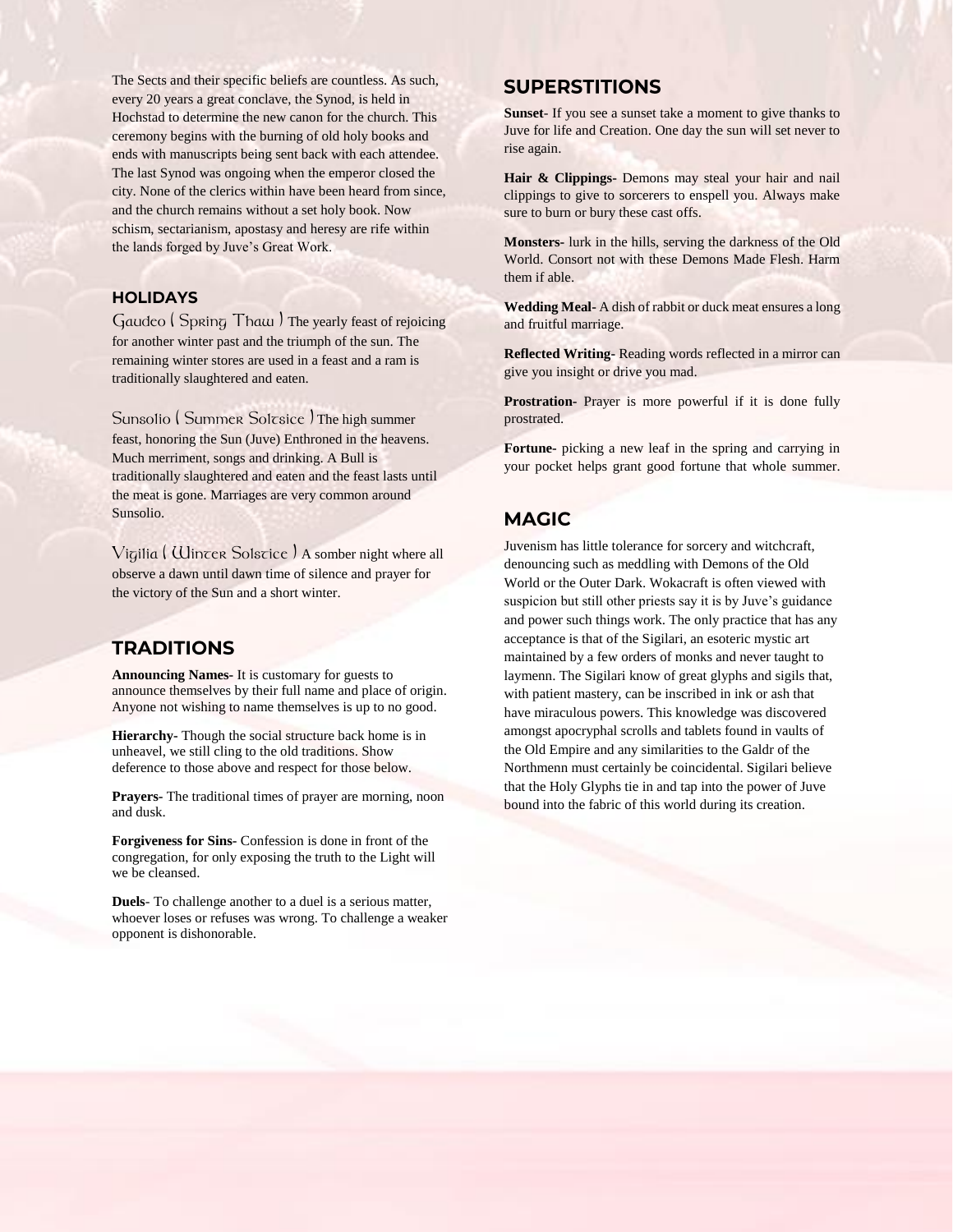# Crownlander Backgrounds

## **THE INVADERS**

**Holy Orders Militant -**The Holy Orders have carved out holdings on the borderlands of the empire over the past two centuries. The Orders Militant are knightley organizations, military in focus, who draw from the lesser nobility and second sons of the Midlan houses. Established and given royal writ to claim "as much territory beyond the borders of the empire as necessary to protect the peace" the Holy Orders are autonomous nations in their own right. They are nominally beholden only to the Temple, the Emperor and those nobles that fund them. The Temple or Crown has periodically authorized the Holy Orders to mount crusades of conquest and plunder into the neighboring lands, a call that many noble lords and their retinues join for spoils and glory. Now as the borders of the empire waiver under attacks and the Midlans is gripped by famine, drought and civil war the Holy Orders stand poised on the knife edge. Will they carve a new kingdom far from home or be destroyed from within as the Empire burns?

Suggested Roleplay:

- ❖ **The Holy Orders take by force. It is by their might the Crownlands were kept safe, it will be by their might that a new home will be conquered for their people.**
- ❖ **The Holy Orders value piety, honor, martial skill and strength of will. Only the righteous serve.**
- ❖ **The Holy Orders obey their master without question. They serve their Order first, Juve second and the Emperor/Nobility third.**

#### **SUGGESTED CHARACTERS**

Knights are the most famous members of the order but they actually make up a small percentage of each order. Backing them up are Serjeants, Men-At-Arms, as well as a host of squires, pages, grooms, tradesmen and clerks of all types. Every member of an Order is expected to be able to fight.

#### **KNIGHTLY ORDERS**

#### **The Order of the Hand**

**Fortress:** Staeffengard - Call Godel, Cernlans **Crest:** A Hand or Gauntlet **Colors:** White, Blue, Black

The Hand controls much of Call Godel having seized vast swathes of rich farmland during the recent Clann War of the Cerns. Now many of that northern folk serve the Order and are slowly adopting its ways and religion. The Hand is famous for its strategy in battle and cunning in diplomacy.

#### **The Order of the Sun**

**Fortress:** Altegard - Noth Thryden, Nordelans **Crest:** a Crimson Sun

**Colors:** White, Black, Red

The Sun was the first order to successfully lead a crusade and conquer most of the Thryden Coast two centuries ago. Rebuilding on old ruins they have reared the mighty fortress, Altegard and have bent the backs and knees of all northfolk who fall under their domain. The Sun is famous for its ferocity in battle, it's unshakeable knights and its unwavering Zeal in persecuting the Great Work.

#### **The Order of the Lion**

**Fortress:** Staeffengard - Suth Thryden, Nordelans **Crest:** A Lion Rampant or Passant **Colors:** White, Red, Gold

The Lion seized lands in Suth Thryden and Hamasaet importing large numbers of Crownlander farmers to found a province beyond the border. Their conquered lands are rich and except for a few remaining hold outs the north folk have been beaten and bent. Many young nobles are attracted to the easy glory and gold that The Lion promises. The Lion is famous for mounting expeditions to relieve other Crownland principalities or Orders who need their aid, often for concessions or a price.

#### **The Order of the Tower**

**Fortress:** Vestgard - River Polvo, Vaestelans **Crest:** A Tower

**Colors:** White, Black, Gold

The Tower holds the shores of the great river Polvo with a series of forts and watchtowers, driving back every invasion from the Vaesten hordes that lurk beyond its vast dark waters. Each summer they sail the river destroying all boats they can find and each winter they cut the ice to force the desperate marauders to engage them at choice, frozen killing fields. The Tower is famous for the iron discipline of its brethren..

#### **The Order of the Bull (Not-Playable in the Northlands) Fortress:** Solengard - Bafera, Sudenlans

**Colors:** White, Gold, Green

The Bull is besieged in their coastal fortress on the far side of the Sword Straight, thousands of miles from the Nordelans, in the sun-scorched Sudelans. Their sleek galleys sink every refugee ship they catch fleeing the doom of the Sudelans as the southern Crownlands cannot afford to feed even their own people. The Bull is far from the land of our Saga and the sad tale of the Orders downfall will be long, bitter and forgotten.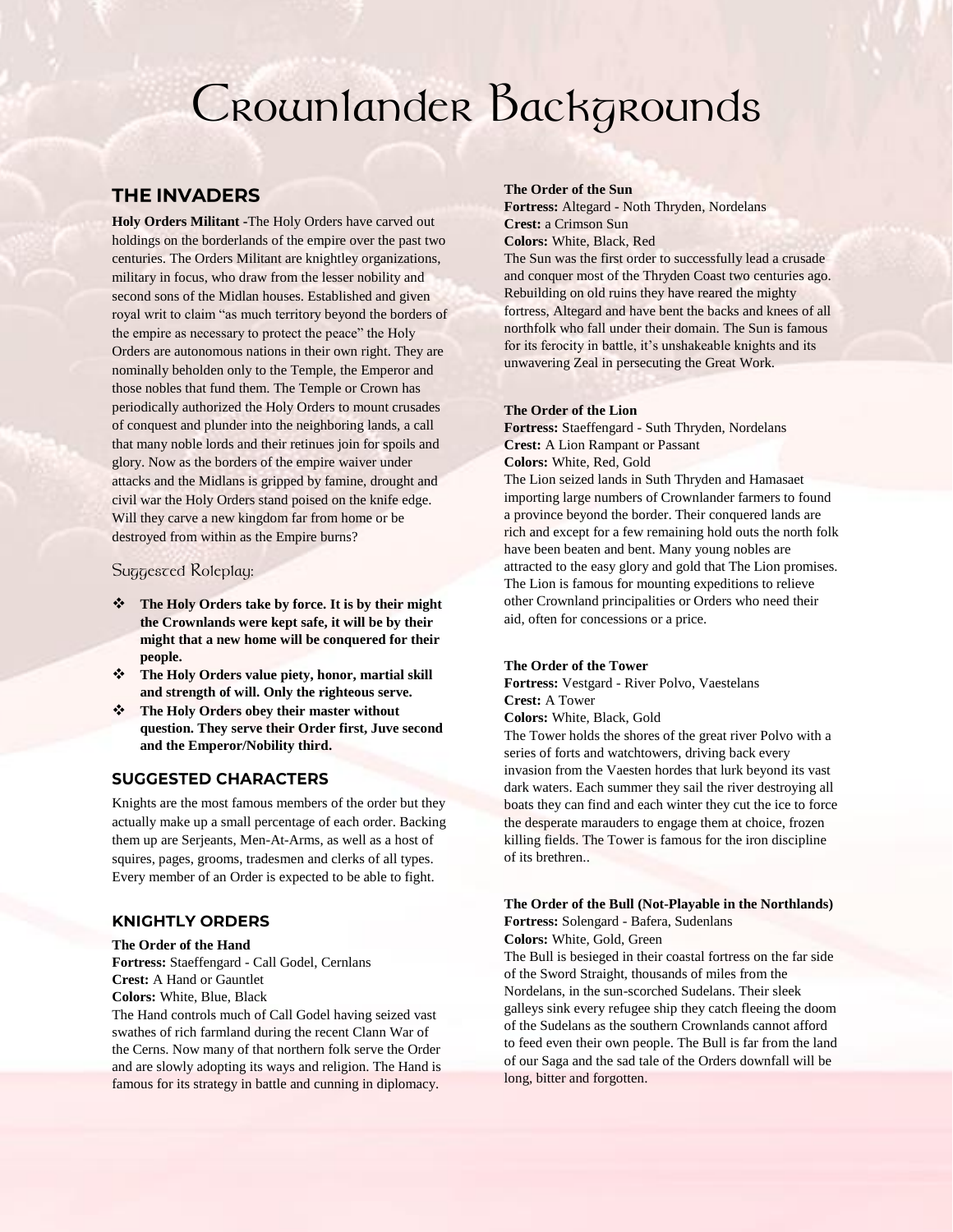## **THE IMMIGRANTS**

As famine, drought, strife and apostasy rock the Midlans many Immigrants of all social classes have left to seek out a new, safer home. The Nordelans are vast and green, there is a rush to go and claim, to stake your holding. Nobles, those of fallen Houses or with no inheritance, have come North to claim and found their own Houses and dynasties. Freemenn and Burghers head north seeking political and religious freedom or are drawn to the burgeoning towns and cities where guilds are yet to be established. Villeins flee their homes, as the fruitless toil of farming in drought is breaking the system which once bound and fed the teeming masses of the Crownlands. In the Nordelans they hear of green land with no owners, a dream, a mirage. In their multitudes they come leaving behind the old and rebuilding it anew in a strange northern land.

#### Suggested Roleplay:

- ❖ **Desperation lurks at the edges of the mind, these lands may be the last safe haven for us.**
- ❖ **There are those who remain in the Crownlands, the resources of the north can be sent south to help kin and congregation that remain.**
- ❖ **Rebuild and reclaim your birthright in these new lands!**

#### **WHO ARE YOU?**

**The Villeins-** To those bound to the land, flight from said land is a grievous crime. To be an unlanded serf is to be a villein, something feared by nobility and freemenn alike. Still, in the face of such devastation, sometimes the most drastic route is the safest. Whether relishing freedom or seeking a new liege, the villeins clog the roads north filled with the spark of the most insidious of lies: hope.

**The Freemenn-** Cities have become targets by robber baron and corrupted knight alike. Their high walls and stocked granaries draw the desperate, and the Crownlander diaspora fleeing north have little qualms about raiding these places of plenty. To some of the residents of these cities, it is only prudent to take what they are able and to flee with the rest before loss of life and limb to the desperate mob and warlike nobles.

**The Nobles-** How the mighty have fallen. Who once were the lords of all they surveyed have been reduced to nobles in lineage only. War that has been absent from the Crownlands has erupted into a conflagration that consumes all and drives out those who had ruled lands for centuries. Perhaps in the north wealth and status could be regained under a liege less mad than the crazed Emperor of Hochstad?

#### **SUGGESTED CHARACTERS**

The nobles and people of the Crownlands that seek a new home. Refugees, hopeful settlers, fallen noble Houses and outlaws the Immigrants are the culture, learning and peoples of the Crownlands displaced and rebuilding.

## **THE OUTLANDERS**

The vassal kingdoms on the borders of the Crownlands are full of a vast diversity of peoples and cultures. Though it is rare to see many of these Outlanders in the far Nordelans some few do come, brought by trade, wanderlust or fleeing in exile from their homes.

#### Suggested Roleplay:

- ❖ **You are far from home, an outsider even among your fellow Crownlanders.**
- ❖ **Your clothing and equipment may come from faraway lands and each has a story.**
- ❖ **Do you preserve your heritage? Or do you adapt and change to this new, Northern world?**

#### **WHO ARE YOU?**

**Tyros:** A once powerful city state that dominated the cities of the Tyrossean Peninsula but, after a series of wars over a century ago, bent the knee and pays tribute to Hochstad. Tyros and its region has long worshipped Juve alongside smaller, local gods. The discipline of their military and the inventiveness of their engineers is well known throughout the Crownlands. (Inspiration: 6th-12th century Byzantine)

**Vasserine:** A freeport along the King's Sea. Vasserine's wealth has bought it a form of autonomy from Crownland politics. Vasserine is famous for its wines and oils. Court politics and familial feuds in Vasserine are vicious, even by Midlans standard. It is inspired by Sicilian and Andalusian culture. (Inspiration: 6th -12th century Mediterranean)

**Sudelans:** The regions of Befera and Mauretz have long paid tribute to the Crownlands after the Order of the Bull led a crusade there two centuries ago. Before the Dammerung the Sudelans were a cross-roads of vibrant culture and trade, now the terrible drought and sun-scourge is turning the Sudelans into a uninhabitable desert. Worse still, the dead no longer rest easy and the people of the Sudelans must go to extreme measures to protect themselves from the growing threat of what the Northmenn call: Aftrgangr, the Again Walkers. (Inspiration: 6th-12th century North Africa and Levant)

**Hamsaet:** The Marshfolk of Hamsaet knew of Juve before the arrival of Crownlander missionaries, though, of course, they were mistaken about a great many things! Amongst their stilt-villages one can see old ruins, long sunken, remnants of the Old Empire. The Marshfolk hate the Northmenn passionately, having suffered their raids and predations for hundreds of years. Yet few know the ways of stealth like a Marshfolk who can melt into the reeds and trees of their home like phantoms. (Inspiration: 4th-10th century Bretons and Anglians)